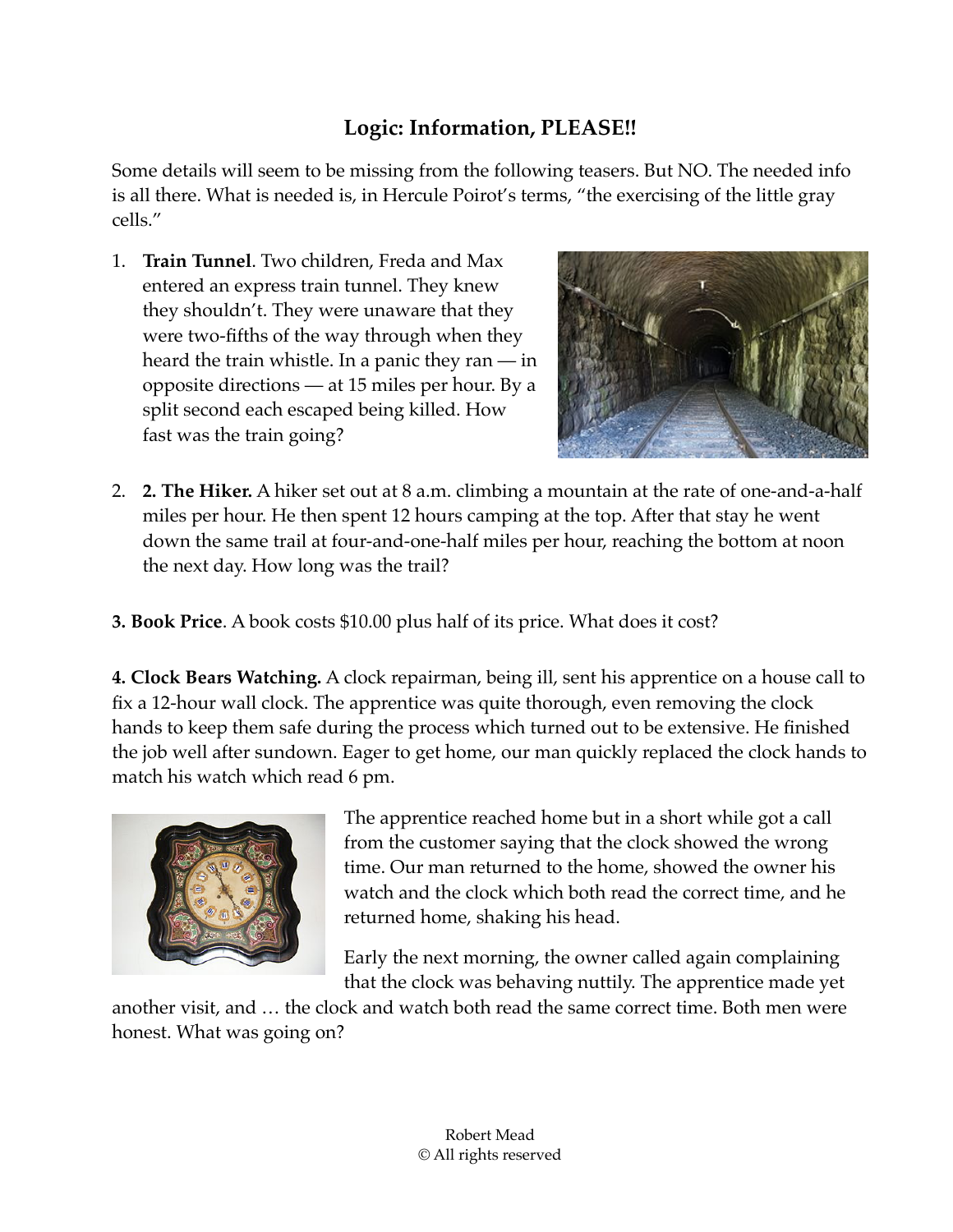**5. Party Shakes**. A party was attended by ten people: the hosts Mr. and Mrs. Smith and four other couples. During the course of the evening some, but not all, pairs of people shook hands. No one shook hands with the same person twice, and no couples shook hands with one another. Both hosts shook some hands. At party's end Mrs. Smith asked each person (other than herself) how many hands they shook. They all reported accurately a different number.

How many hands did Mr. Smith shake? Note well that one host took the poll, but we ask about the other host.

**6. Crowded Field**. Reported in the Athens Times: In yesterday's mile run, Danny placed exactly in the middle of all finishers. Kevin placed lower — in eleventh place, and Kurt finished eighteenth. How many were in the race and where did Danny place?

Sources:

Richard Guy, et.al. The Inquisitive Problem Solver Steven Krantz, Techniques of Problem Solving Boris Kordemsky, The Moscow Puzzle Book Raymond Smullyan, The Riddle of Scheherazade



## **Hints**

**1. Train Tunnel**. Don't worry about the train at first. Draw pictures of where the kids are at the three key moments.

**2. The Hiker**. A person walking three times faster will cover the same distance in one-third the time. Apportion accordingly.